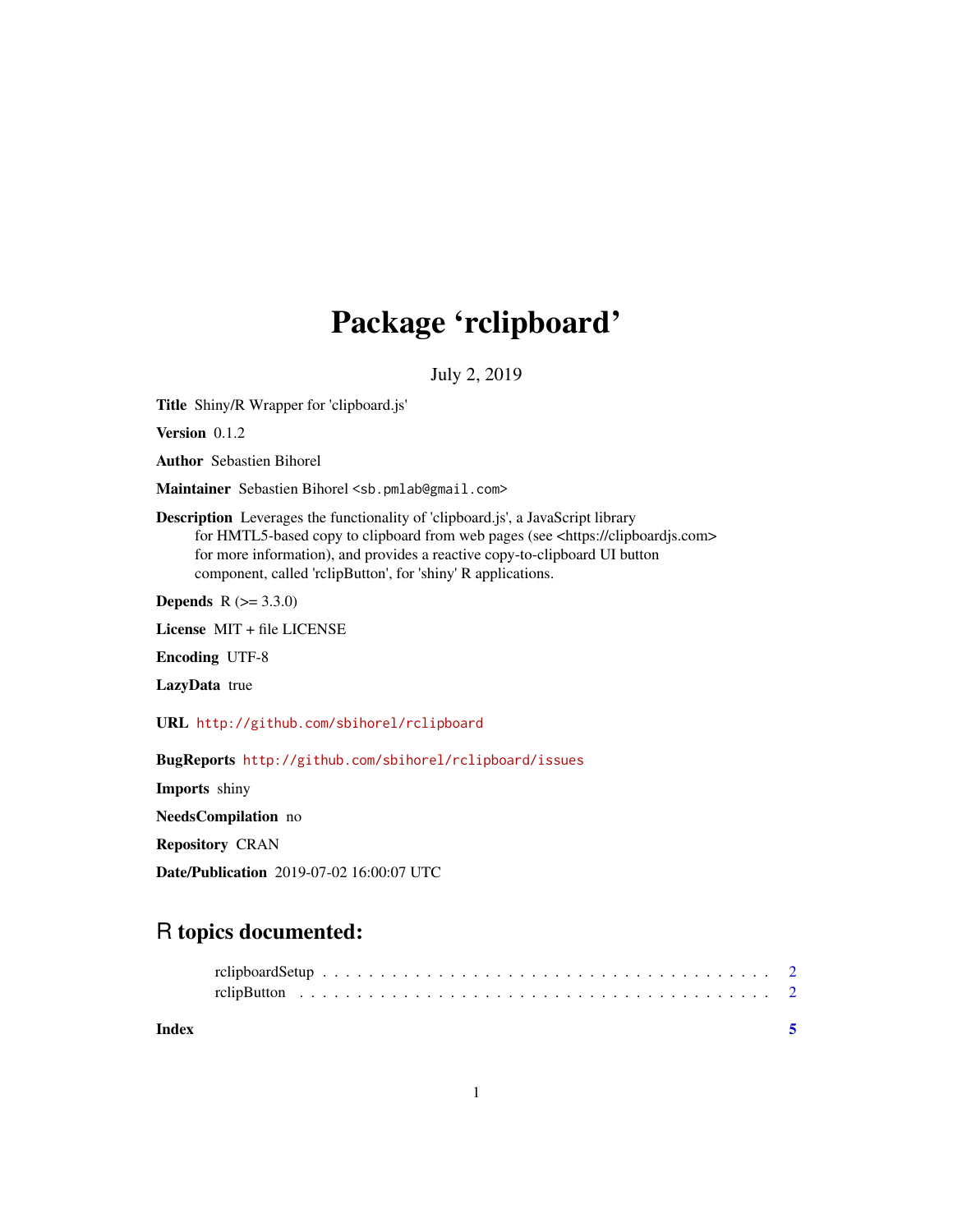<span id="page-1-2"></span><span id="page-1-0"></span>rclipboardSetup *Include clipboard.js*

#### Description

This will include the clipboard.js in the head tag.

#### Usage

```
rclipboardSetup()
```
#### Details

Inclusion of clipboard.js will do so only once, since the code is wrapped inside a [singleton](#page-0-0) call.

rclipboardSetup() must be called in the ui function of the Shiny app before a [rclipButton](#page-1-1) is created (typically in the server function)

#### Value

A shiny::tagList

#### Author(s)

Sebastien Bihorel

#### References

https://clipboardjs.com/

#### See Also

[rclipButton](#page-1-1)

<span id="page-1-1"></span>rclipButton *Send to clipboard action button*

#### Description

Creates an action button that will send user-defined text to the OS clipboard.

#### Usage

```
rclipButton(inputId, label, clipText, icon = NULL, width = NULL, modal = FALSE)
```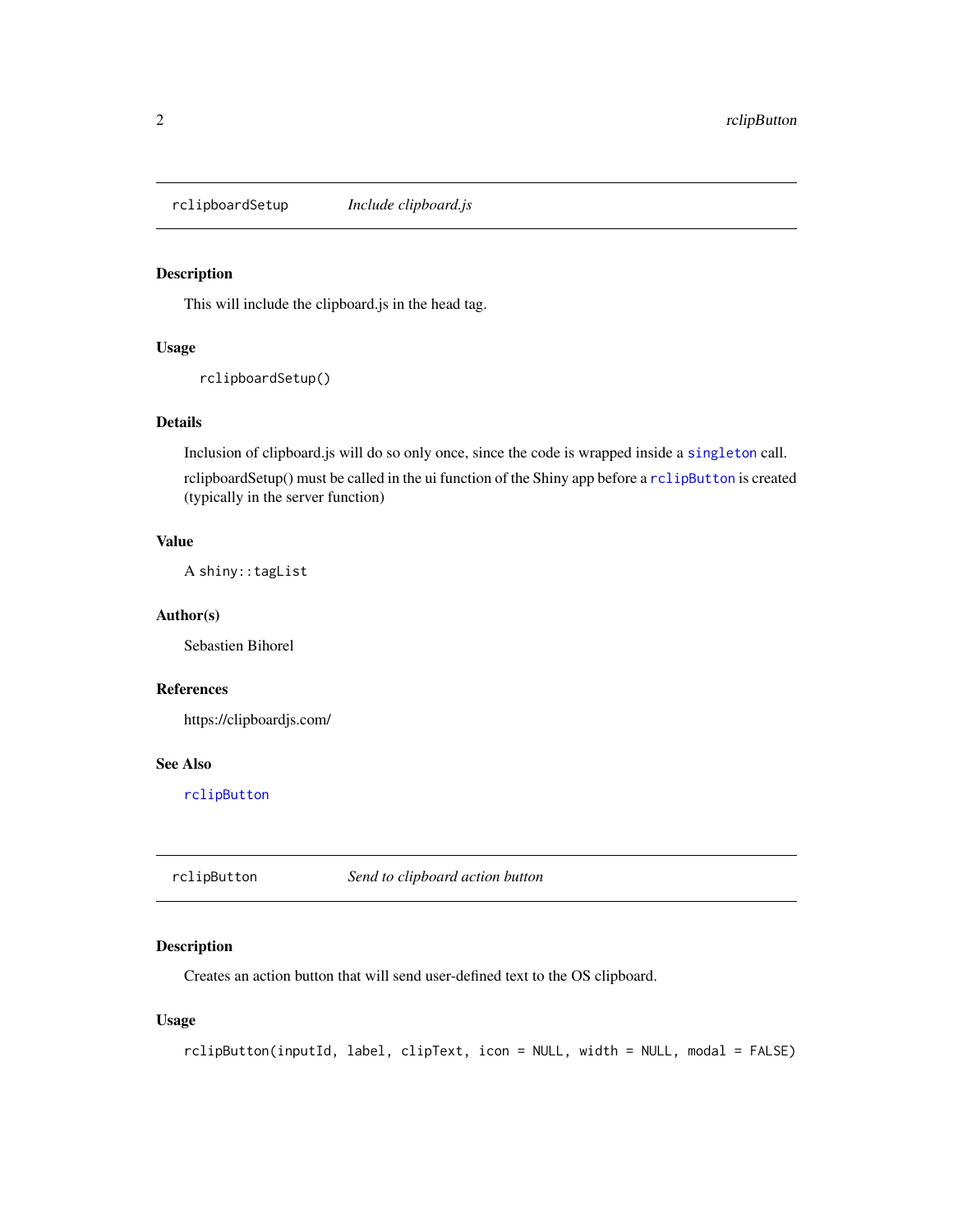#### <span id="page-2-0"></span>rclipButton 3

#### Arguments

| inputId  | The input slot that will be used to access the value.                                                             |
|----------|-------------------------------------------------------------------------------------------------------------------|
| label    | The contents of the button or link-usually a text label, but you could also use<br>any other HTML, like an image. |
| clipText | A single scalar character variable to be sent to the clipboard.                                                   |
| icon     | An optional <i>icon</i> to appear on the button.                                                                  |
| width    | The width of the input, e.g. '400px', or '100%'; see validateCssUnit.                                             |
| modal    | A logical flag indicating whether the button will be shown in a modal window<br>(TRUE) or not (NOT).              |

#### Author(s)

Sebastien Bihorel

#### References

https://clipboardjs.com/

#### See Also

[rclipboardSetup](#page-1-2)

#### Examples

```
## Not run
## Not run:
library(rclipboard)
library(shiny)
# The UI
ui <- bootstrapPage(
  rclipboardSetup(),
  # Add a text input
  textInput("copytext", "Copy this:", "Zlika!"),
  # UI ouputs for the copy-to-clipboard buttons
  uiOutput("clip"),
  # A text input for testing the clipboard content.
  textInput("paste", "Paste here:")
\mathcal{L}# The server
server <- function(input, output) {
  # Add clipboard buttons
```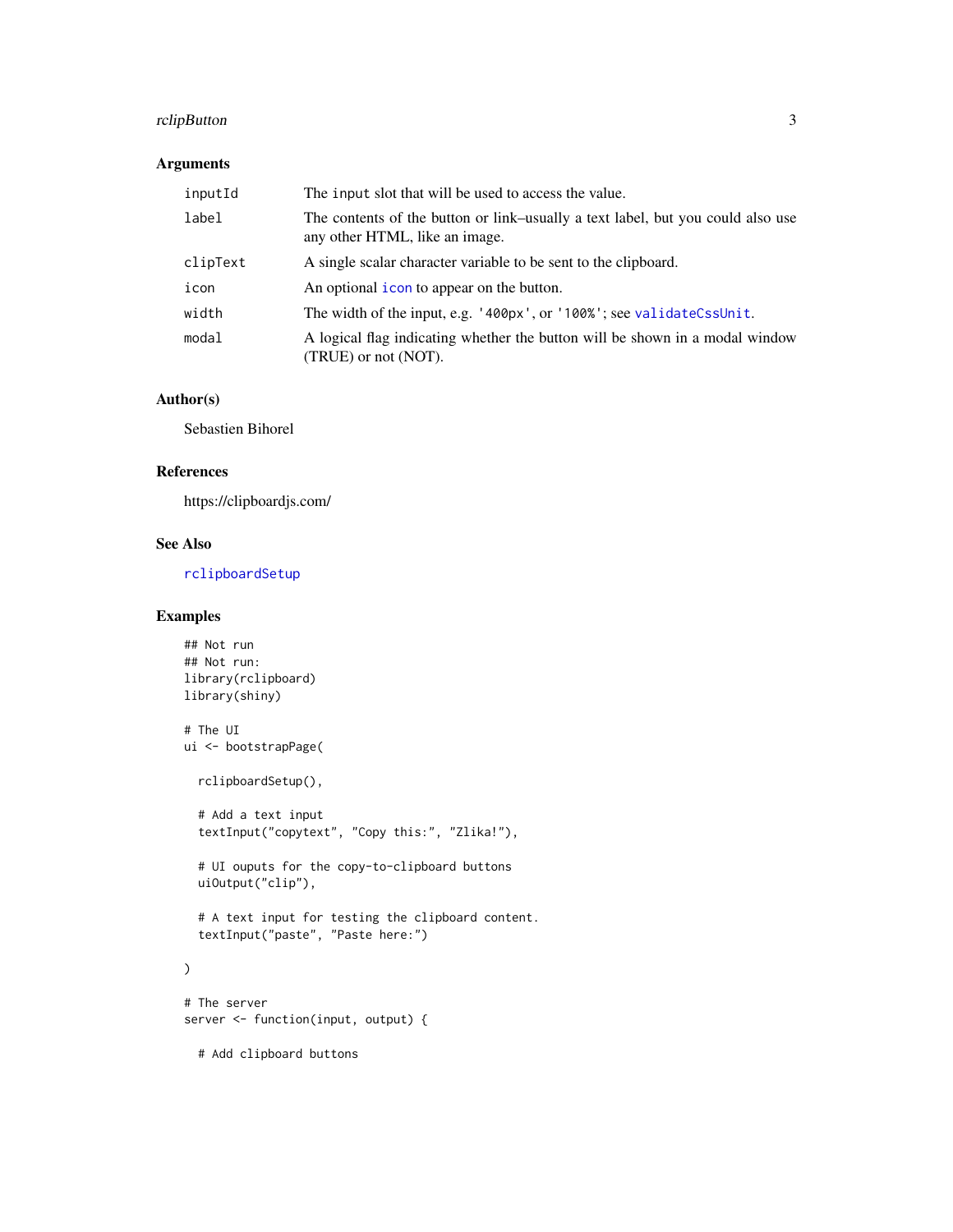#### 4 rclipButton

```
output$clip <- renderUI({
    rclipButton("clipbtn", "rclipButton Copy", input$copytext, icon("clipboard"))
  })
}
shinyApp(ui = ui, server = server)
## End(Not run)
```